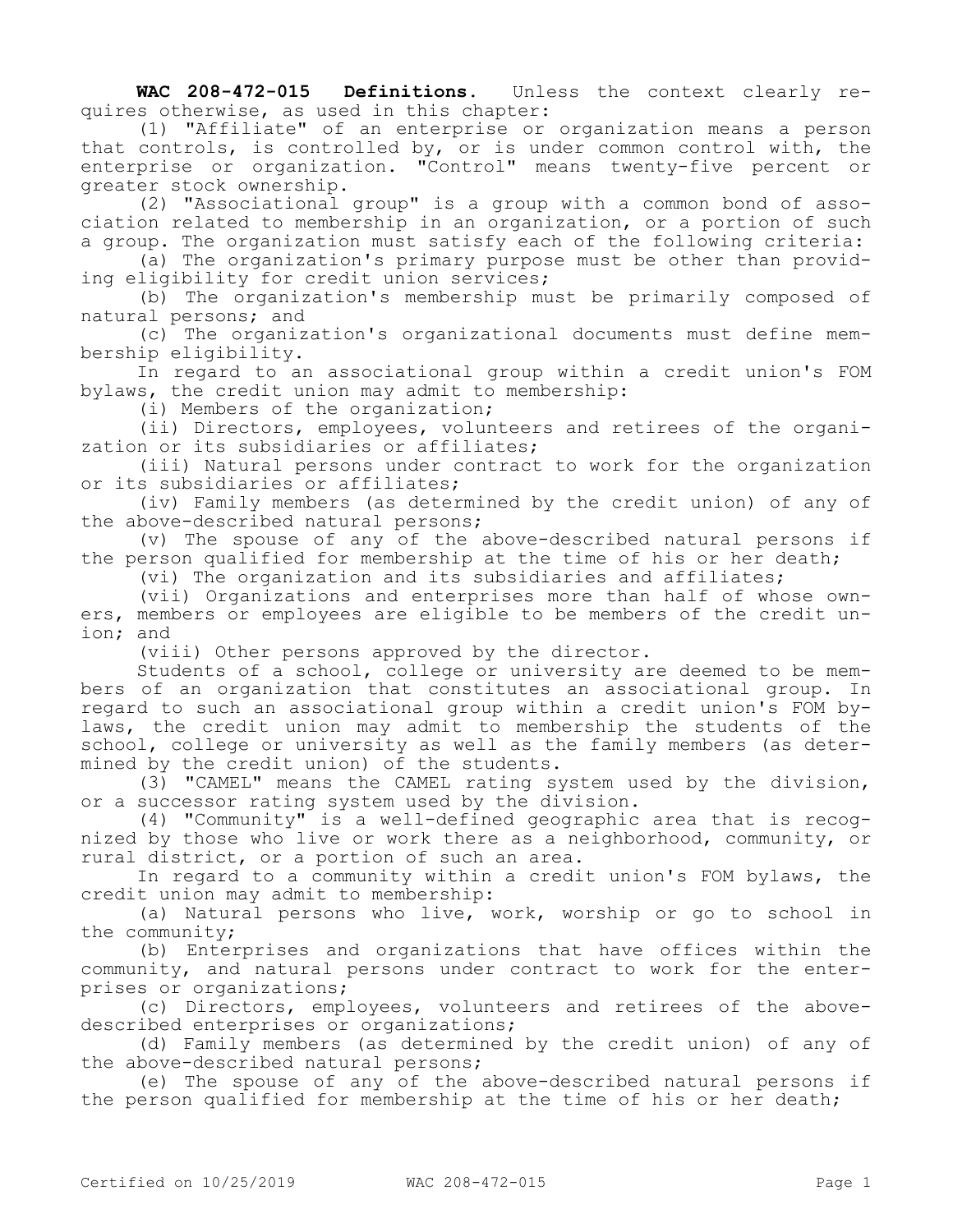(f) Enterprises and organizations more than half of whose owners, members or employees are eligible to be members of the credit union; and

(g) Other persons approved by the director.

(5) "Credit union" means a credit union organized (or chartered) and operating under chapter 31.12 RCW, and an out-of-state or foreign credit union operating in this state in accordance with RCW 31.12.471.

(6) "Director" means the director of financial institutions.

(7) "Division" means the division of credit unions of the Washington state department of financial institutions.

(8) "FOM" means field of membership.

(9) "FOM groups" includes occupational groups, associational groups and communities.

(10) "Occupational group" is a group with a common bond of occupation related to employment by, or work for, an enterprise, or a portion of such a group. The group must be primarily composed of natural persons.

In regard to an occupational group within a credit union's FOM bylaws, the credit union may admit to membership:

(a) Employees of the enterprise;

(b) Directors, employees, volunteers and retirees of the enterprise or its subsidiaries or affiliates;

(c) Natural persons under contract to work for the enterprise or its subsidiaries or affiliates;

(d) Family members (as determined by the credit union) of any of the above-described natural persons;

(e) The spouse of any of the above-described natural persons if the person qualified for membership at the time of his or her death;

(f) The enterprise and its subsidiaries and affiliates;

(g) Enterprises and organizations more than half of whose owners, members or employees are eligible to be members of the credit union; and

(h) Other persons approved by the director.

(11) "Primarily" or "primary" means more than one-half.

(12) "Qualified associational group" means an associational group located wholly or partly in the state. However, if the members of the organization in Washington exceed 6,299, the group will not be considered qualified unless the group is within the FOM bylaws of another credit union or federal credit union.

An associational group that does not satisfy this definition is considered to be a nonqualified associational group.

(13) "Qualified community" means a community in the state that constitutes a:

(a) School district;

(b) City; or

(c) County with a population of no more than 75 people per square mile.

A community that does not satisfy this definition is considered to be a nonqualified community.

(14) "Qualified occupational group" means an occupational group located wholly or partly in the state. However, if the members of the enterprise in Washington exceed 6,299, the group will not be considered qualified unless it is within the FOM bylaws of another credit union or federal credit union.

An occupational group that does not satisfy this definition is considered to be a nonqualified occupational group.